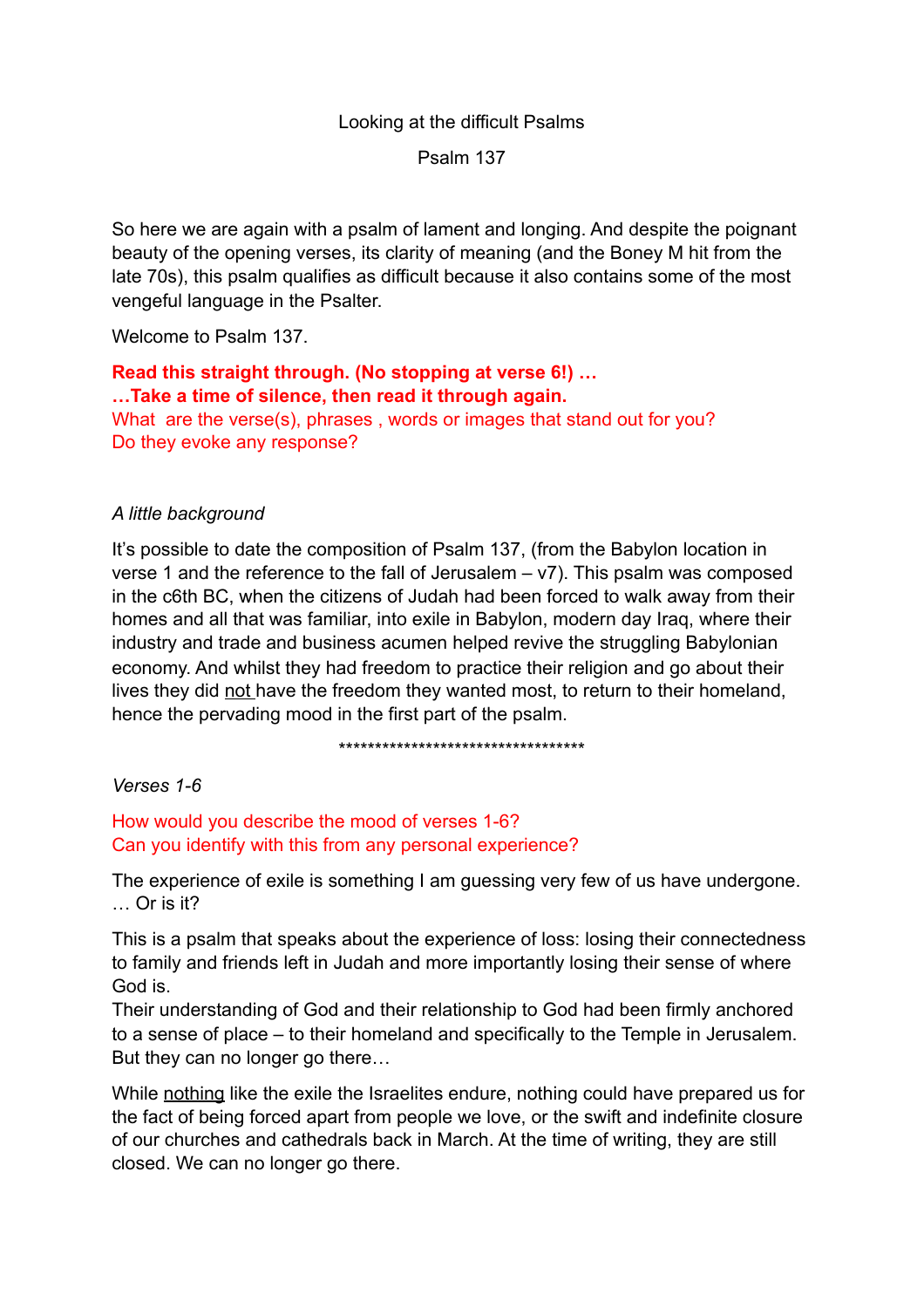What effect has the closure of St Thomas church building had on you? ( Remember Psalm 22 – be honest!)

Has this affected your relationship with God? If so, in what way?

How does your response to being unable to go into a church building compare/ contrast with your response to being unable to hug / spend all the time you want with your family/ friends?

For the exiles in Babylon things were made worse by the taunting they had to endure,(v3) "Sing us one of your worship songs so we can have a laugh". Little wonder that this, on top of the exile, tipped the Israelites into a crisis of faith.

Western Christians face a similar crisis (perhaps triggered more by indifference than mockery?) The church building is no longer the focal point of a community – think of the London landscape. Can you spot the church buildings? And would we even find a church building featured on plans for new developments?

The once mighty Wren church of St Paul in the City of London is now a tiny building amid tall, prestigious edifices. It is still standing, still (albeit currently closed) a witness to the fact of God but it has more people who visit for its historicity than to worship. We can also see it as a metaphor for the view of God in most western minds – that our God, Creator, Redeemer, Sustainer no longer rules the universe.

So what might God be saying to us today about the church, through the literal and metaphorical erosion of the significance of church buildings and through their current closure?

How shall we sing the Lord's song in a foreign land?

# *Verses 6-9*

The wistful sadness and longing of the first part of Psalm 137 changes abruptly for the final three verses, that I once read as "oozing vindictiveness".

Unhappily, the atrocity referred to in verse 9 was not uncommon in ancient Near Eastern warfare ( Look at Is 13:16, Hosea 13:16, Nahum 3:10) and was very probably an action carried out by the conquering Babylonians. It is an extreme example of the biblical law of Talion (the eye-for- an-eye principle, the origin  $-$  via the Latin '*talio'*, the exaction of payment in kind – of our word retaliation). The psalmist hopes that his people will have the opportunity to pay the Babylonians back in kind for what they have done.

## In the light of verses 1-6 and all you might have thought or said about these, what is the effect ( on you) when you read on to verse 7 , then to verses 8-9?

 We know what has led to this cry for vengeance. The psalmist cannot go home, cannot see all his family and friends. He cannot go to his place of worship. The things that had given him his identity, his rootedness and sense of belonging have been taken away.

To our shame, this loss of the things that had given him and his fellow exiles their